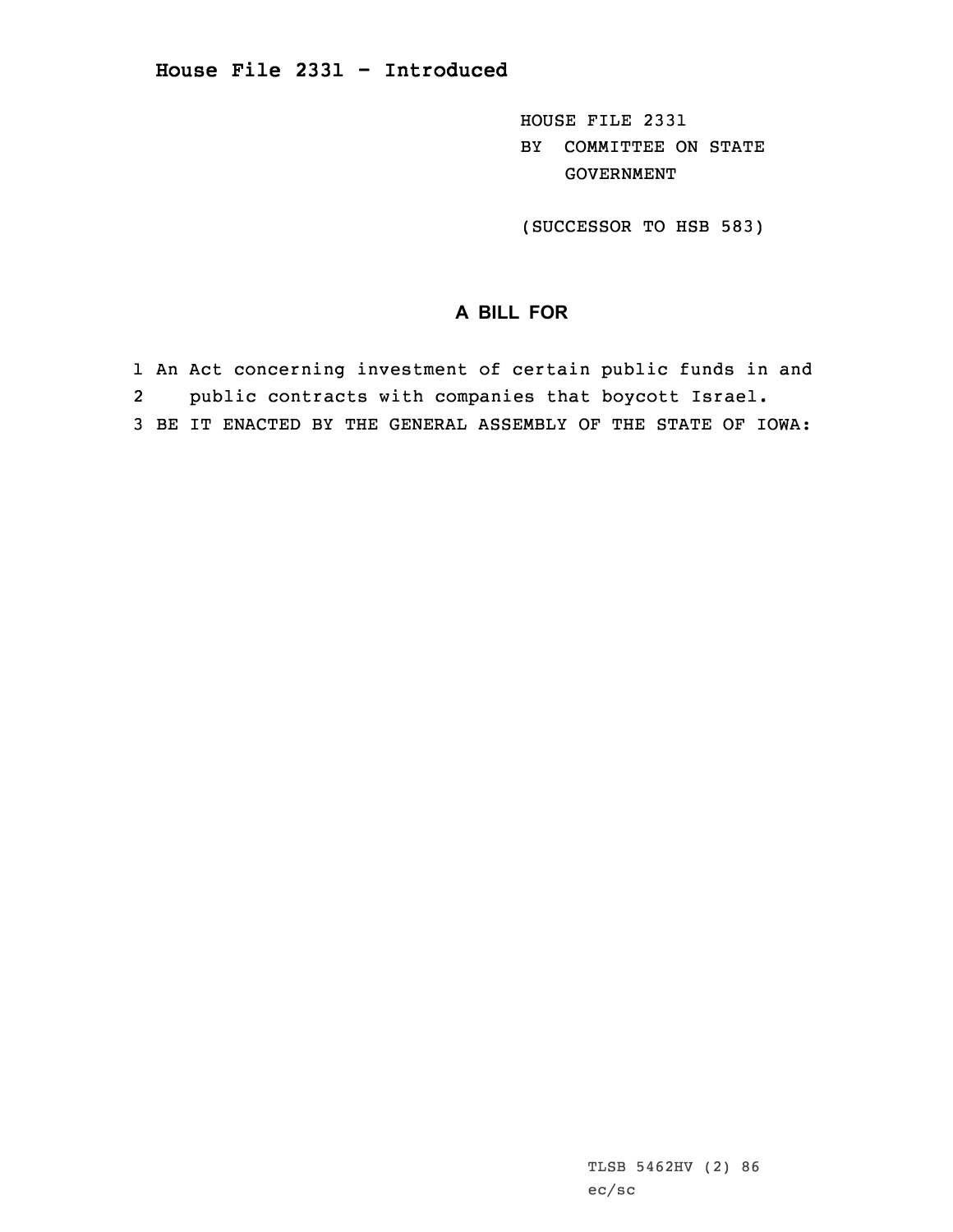1 Section 1. NEW SECTION. **12J.1 Legislative findings and** 2 **intent.**

 The general assembly is deeply concerned and does not support boycotts and related tactics that have become <sup>a</sup> tool of economic warfare that threaten the sovereignty and security of allies and trade partners of the United States, including the state of Israel. Therefore, the general assembly intends that state funds and funds administered by the state, including public employee retirement funds, should not be invested in, and public contracts should not be entered into with, companies that refuse to engage in commerce with Israel and boycott Israel or persons doing business in Israel or territories controlled by Israel.

14Sec. 2. NEW SECTION. **12J.2 Definitions.**

15 As used in this chapter, unless the context otherwise 16 requires:

 1. *"Company"* means any business or business entity that is publicly traded and that is not based in the United States. 2. *"Direct holdings"* in <sup>a</sup> company means all publicly traded securities of that company that are held directly by the public fund in an actively managed account or fund in which the public fund owns all shares or interests.

 3. *"Indirect holdings"* in <sup>a</sup> company means all securities of that company that are held in an account or fund managed by one or more persons not employed by the public fund, in which the public fund owns shares or interests together with other investors not subject to the provisions of this chapter. Indirect holdings include but are not limited to mutual funds, fund of funds, index funds, private equity funds, hedge funds, and real estate funds.

 4. *"Public entity"* means the state, political subdivisions of the state, public school corporations, and all public officers, boards, commissions, departments, agencies, and authorities empowered by law to enter into public contracts for the expenditure of public funds, including the state board of

-1-

LSB 5462HV (2) 86  $ec/sec$   $1/7$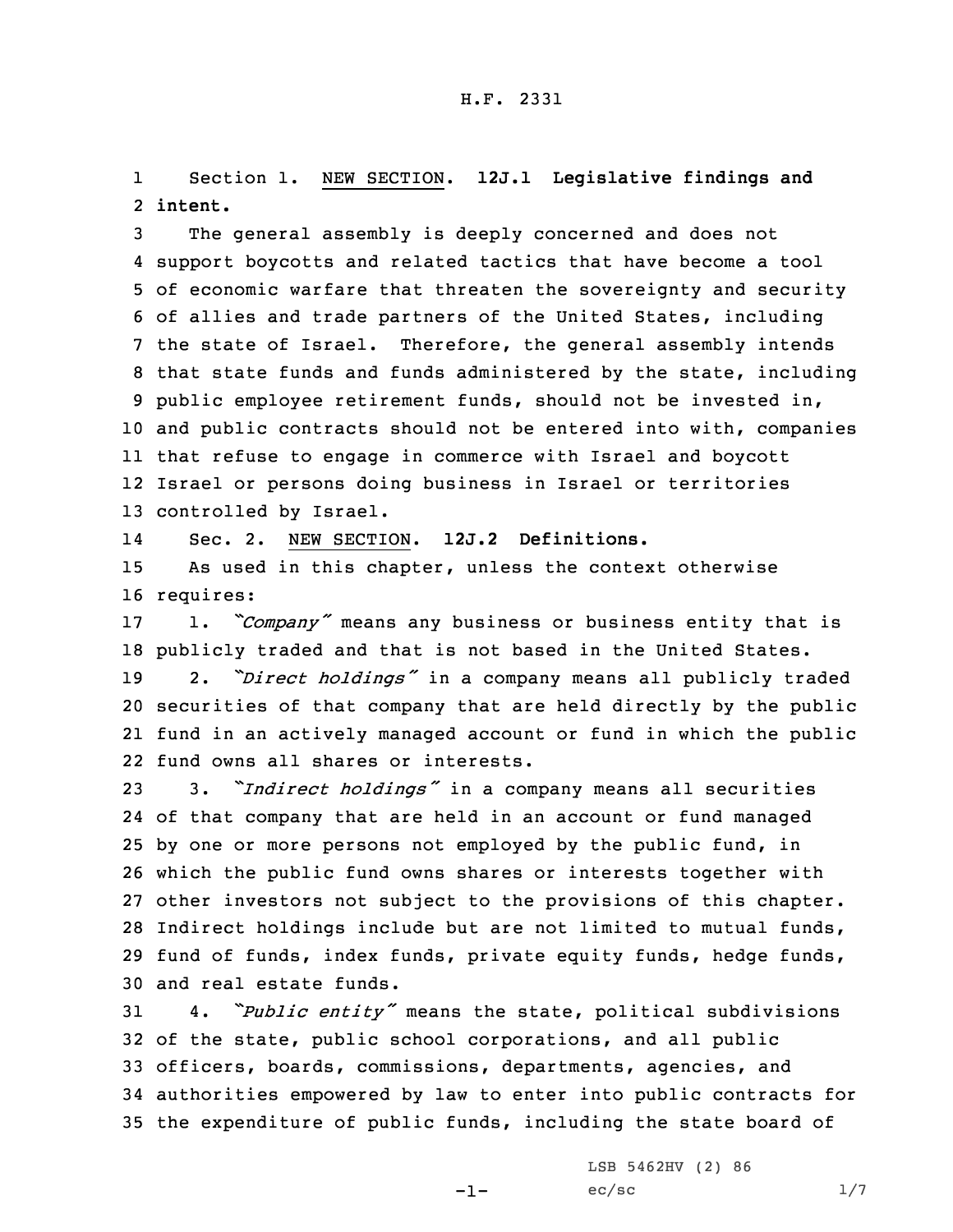1 regents and institutions under the control of the state board 2 of regents.

 5. *"Public fund"* means the treasurer of state, the state board of regents, the public safety peace officers' retirement system created in chapter 97A, the Iowa public employees' retirement system created in chapter 97B, the statewide fire and police retirement system created in chapter 411, or the judicial retirement system created in chapter 602.

<sup>9</sup> 6. *"Scrutinized company"* means any company that publicly 10 states it is participating in <sup>a</sup> boycott of Israel.

11 Sec. 3. NEW SECTION. **12J.3 Identification of companies ——** 12 **notice.**

 1. *a.* By March 1, 2017, the public fund shall make its best efforts to identify or have identified all scrutinized companies in which the public fund has direct or indirect holdings or could possibly have such holdings in the future and shall create and make available to the public <sup>a</sup> scrutinized companies list for that public fund. The public fund shall review on an annual basis and update, if necessary, the scrutinized companies list.

21 *b.* In making its best efforts to identify or have identified scrutinized companies, the public fund may review and rely, in the best judgment of the public fund, on publicly available information regarding companies, and including other information that may be provided by nonprofit organizations, research firms, international organizations, and government entities. The public fund may also contact asset managers and institutional investors for the public fund to identify scrutinized companies based upon industry-recognized lists of such companies that the public fund may have indirect holdings 31 in.

 *c.* The Iowa public employees' retirement system, acting on behalf of the system and other public funds subject to this section, may develop and issue <sup>a</sup> request for proposals for third-party services to complete the identification of

 $-2-$ 

LSB 5462HV (2) 86  $ec/sec$  2/7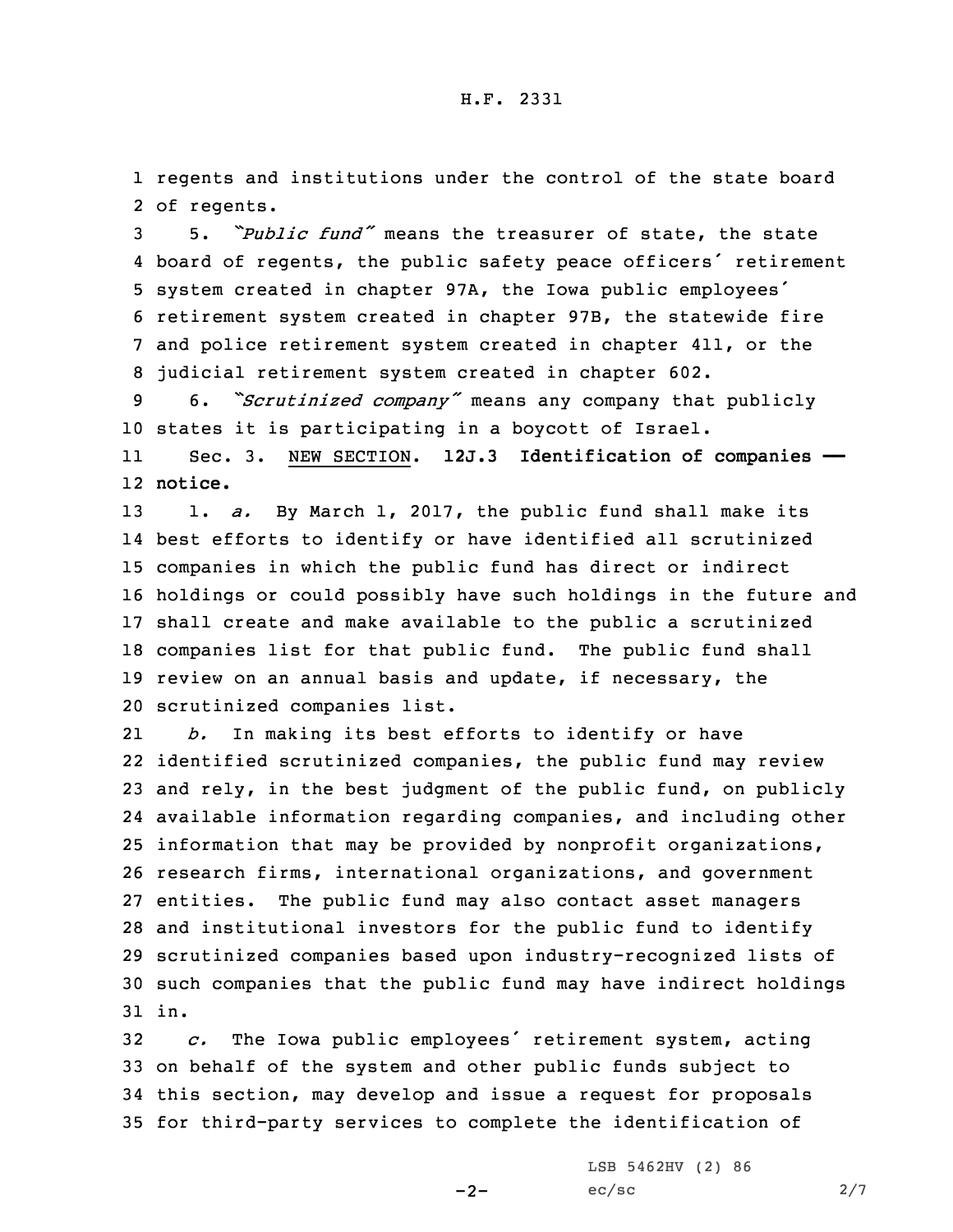scrutinized companies and the compilation of <sup>a</sup> scrutinized companies list. The Iowa public employees' retirement system shall consult with all other public funds on the development of the request for proposals. However, selection of <sup>a</sup> successful proposal and the final scope of services to be provided shall be determined only by those public funds that have agreed to utilize the third-party services. If more than one public fund decides to utilize the third-party services, the participating public funds shall equally share the costs of such services. 2. *a.* For each company on the scrutinized companies list, the public fund shall send or have sent <sup>a</sup> written notice informing the company of its status as <sup>a</sup> scrutinized company and that it may become subject to divestment and restrictions on investment in the company by the public fund. The notice shall offer the company the opportunity to clarify its activities or to cease its activities causing its inclusion on the scrutinized company list. The public fund or its representative shall continue to provide such written notice on an annual basis if the company remains <sup>a</sup> scrutinized company. *b.* If, following notice as provided by this section, <sup>a</sup> scrutinized company ceases activity that designates it as <sup>a</sup> scrutinized company and submits <sup>a</sup> written statement to the public fund that it has ceased engaging in activities boycotting Israel, the company shall be removed from the scrutinized companies list.

26 Sec. 4. NEW SECTION. **12J.4 Prohibited investments ——** 27 **divestment.**

 1. The public fund shall not acquire publicly traded securities of <sup>a</sup> company on the public fund's most recent scrutinized companies list so long as such company remains on the public fund's scrutinized companies list as provided in this chapter.

33 2. *a.* The public fund shall sell, redeem, divest, or 34 withdraw all publicly traded securities of <sup>a</sup> company on the <sup>35</sup> public fund's list of scrutinized companies, so long as the

 $-3-$ 

LSB 5462HV (2) 86  $ec/sec$   $3/7$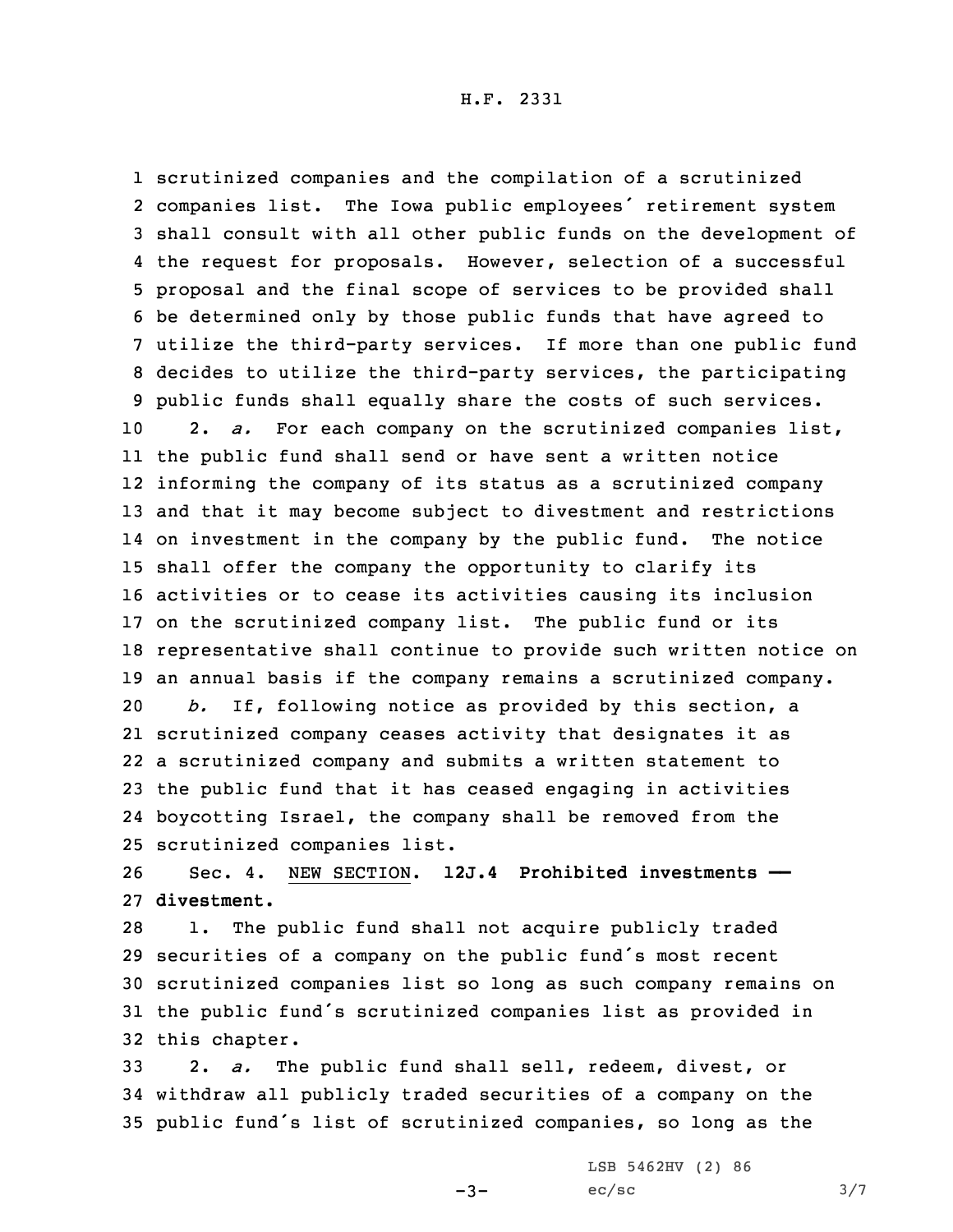1 company remains on that list, within eighteen months following 2 the first written notice sent to the scrutinized company as 3 required by section 12J.3.

4 *b.* This subsection shall not be construed to require the premature or otherwise imprudent sale, redemption, divestment, or withdrawal of an investment, but such sale, redemption, divestment, or withdrawal shall be completed as provided by this subsection.

 3. The requirements of this section shall not apply to indirect holdings of <sup>a</sup> scrutinized company. The public fund shall, however, submit letters to the managers of such investment funds containing scrutinized companies requesting that they consider removing such companies from the fund or create <sup>a</sup> similar fund with indirect holdings devoid of such companies. If the manager creates <sup>a</sup> similar fund with indirect holdings devoid of such companies, the public fund is encouraged to replace all applicable investments with investments in the similar fund consistent with prudent investing standards.

20 Sec. 5. NEW SECTION. **12J.5 Reports.**

21 1. *Scrutinized companies list.* Each public fund shall, 22 within thirty days after the scrutinized companies list is 23 created or updated as required by section 12J.3, make the list 24 available to the public.

 2. *Annual report.* On October 1, 2017, and each October 1 thereafter, each public fund shall make available to the public, and file with the general assembly, an annual report covering the prior fiscal year that includes the following: *a.* The scrutinized companies list as of the end of the fiscal year.

31 *b.* <sup>A</sup> summary of all written notices sent as required by 32 section 12J.3 during the fiscal year.

33 *c.* All investments sold, redeemed, divested, or withdrawn as 34 provided in section 12J.4 during the fiscal year.

35 Sec. 6. NEW SECTION. **12J.6 Public entities —— contract**

 $-4-$ 

LSB 5462HV (2) 86  $ec/sec$  4/7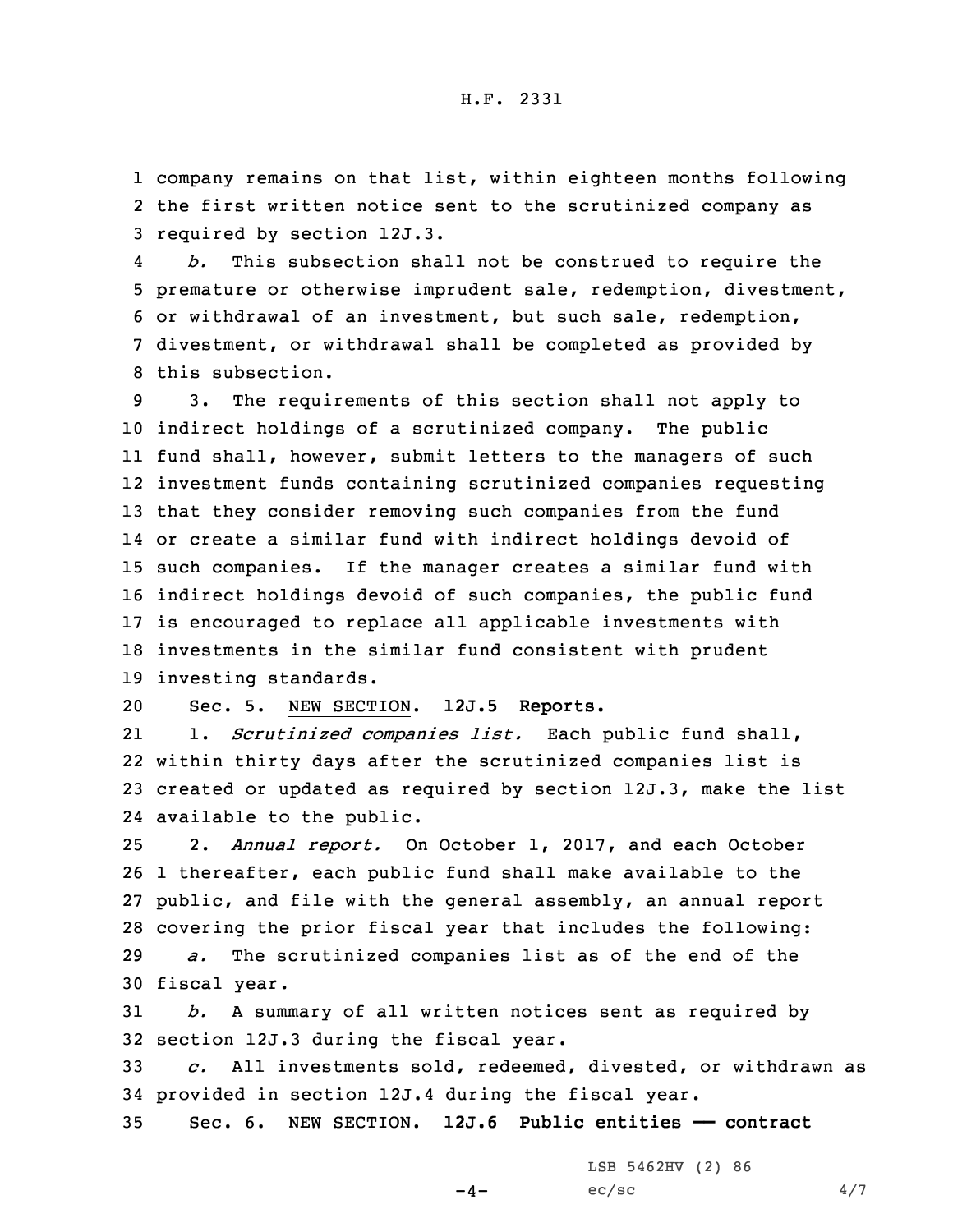## H.F. 2331

1 **requirements.**

2 <sup>A</sup> public entity shall not enter into <sup>a</sup> contract of one thousand dollars or more with <sup>a</sup> company to acquire or dispose of services, supplies, information technology, or construction unless the contract includes <sup>a</sup> written statement that the company is not <sup>a</sup> scrutinized company and will not be <sup>a</sup> scrutinized company for the duration of the contract. Sec. 7. NEW SECTION. **12J.7 Legal obligations —— immunity.** With respect to actions taken in compliance with this chapter, including all good-faith determinations regarding companies as required by this chapter, the public fund shall

 be immune from any liability and exempt from any conflicting statutory or common law obligations, including any such obligations in respect to choice of asset managers, investment funds, or investments for the public fund's securities portfolios.

17 EXPLANATION

18 **The inclusion of this explanation does not constitute agreement with** <sup>19</sup> **the explanation's substance by the members of the general assembly.**

 This bill creates new Code chapter 12J, which restricts the treasurer of state, the state board of regents, the Iowa public employees' retirement system (IPERS), the public safety peace officers' retirement system, the statewide fire and police retirement system, and the judicial retirement system, defined as "public funds", from directly investing in certain companies engaged in <sup>a</sup> boycott of Israel. The bill also requires all public entities, including the state and political subdivisions of the state, entering into contract with <sup>a</sup> company of \$1,000 or more to include <sup>a</sup> written statement in the contract that the company will not engage in <sup>a</sup> boycott of Israel for the duration of the contract.

 Concerning public funds, the bill requires each public fund to develop and maintain <sup>a</sup> list of scrutinized companies that the fund has direct or indirect holdings in or in which the fund may invest in the future. Each public fund shall

 $-5-$ 

LSB 5462HV (2) 86  $ec/sec$  5/7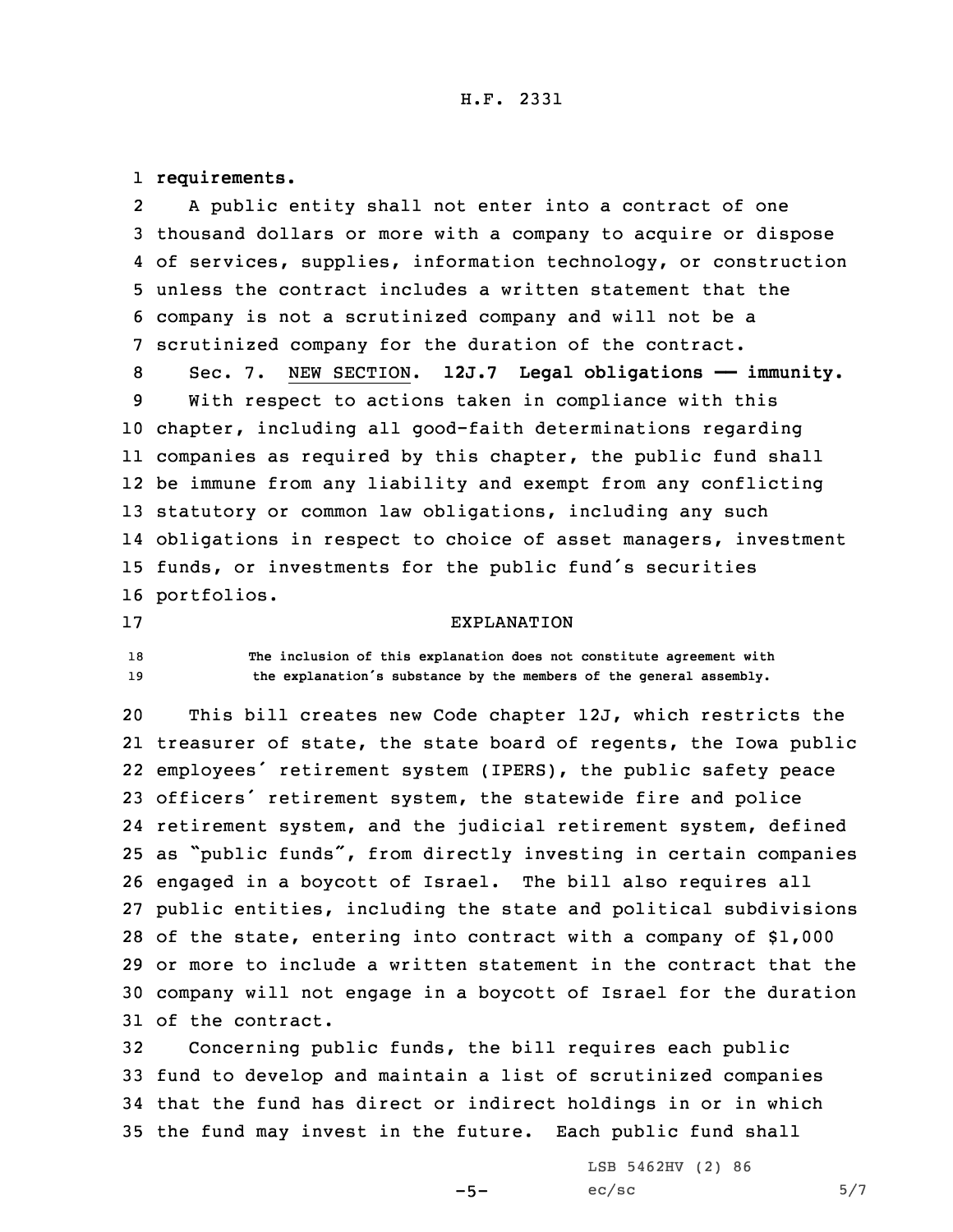H.F. 2331

 determine this list by March 1, 2017, and update it on an annual basis. The bill defines "scrutinized companies" as those companies that publicly state they are participating in <sup>a</sup> boycott of Israel. The bill defines <sup>a</sup> "company" as any business that is publicly traded and not based in the United States. Once <sup>a</sup> company is listed on the scrutinized companies list of <sup>a</sup> public fund, the bill requires the public fund to send <sup>a</sup> notice to that company relative to the requirements of the bill, to include notice that the company may qualify for divestment and other investment restrictions by the public 11 fund.

12 New Code section 12J.4 requires that <sup>a</sup> public fund not invest in, and shall divest from, holdings in <sup>a</sup> scrutinized company. If the public fund has direct holdings in the company, the public fund shall proceed to divest all assets with that company in 18 months so long as the company continues active business operations in Israel. The bill provides that <sup>a</sup> public fund shall not be required to divest or refrain from investing in <sup>a</sup> company if the public fund has indirect holdings, and not direct holdings, in that company. However, public funds are encouraged to move their indirect holdings to funds that do not include scrutinized companies. The bill defines indirect holdings to include shares in an account or fund managed by persons not employed by the public fund, including mutual funds, private equity funds, and other similar funds.

 The bill further requires each public fund to prepare and make available to the public, and file with the general assembly, an annual report, beginning October 1, 2017, concerning actions taken by the public fund relative to the requirements of new Code chapter 12J in the previous fiscal 31 year.

 The bill further provides that with respect to actions taken in compliance with this bill, including all good-faith determinations regarding companies as required, the public fund shall be immune from any liability and exempt from any

 $-6-$ 

LSB 5462HV (2) 86  $ec/sec$  6/7